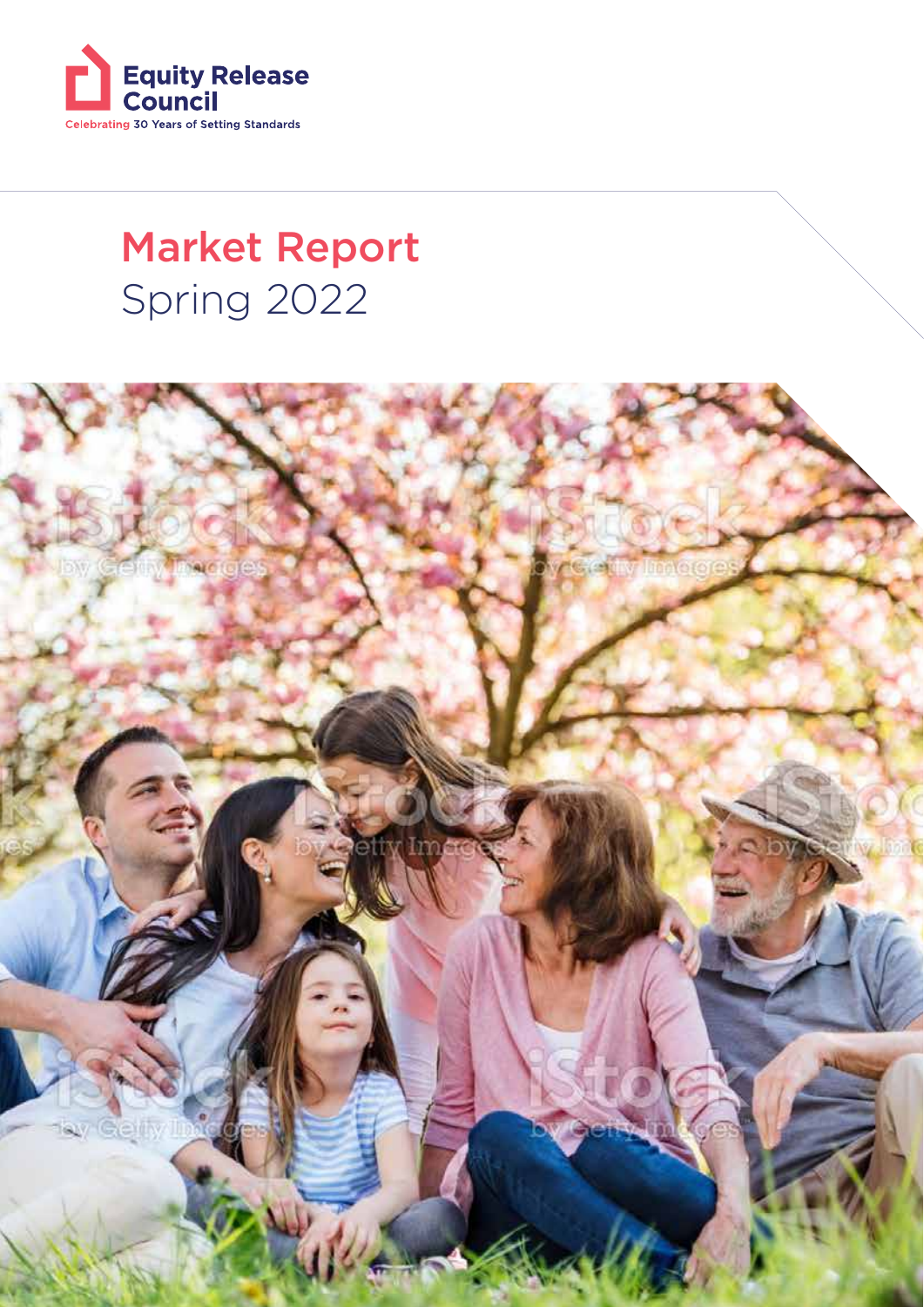#### **Contents**

- 4-5 Market overview
- 6-7 Product trends
- 8-9 Customer trends
- 10 Managing later life borrowing costs

## Key findings

- 1. Rising house prices throughout much of last year meant the total value of UK housing grew by more than £1 million every minute during 2021, increasing property wealth to £5.2 trillion by the end of the year after mortgage debt is discounted. While UK mortgage debt grew to record levels, homeowners gained £869 of equity for every £100 of new borrowing taken on, with the result that 77% of the average home was owned in cash (equity), equivalent to £207,470.
- 2. The equity release market's return to growth meant it is now six times larger than it was in 2011 and has provided secure finance, backed by stringent protections, to over 318,000 customers in the last ten years alone. However, growth has not come at the expense of consumer choice as lifetime mortgages make a steady contribution to overall later life lending.
- 3. While rates have increased over the last year, the cost of borrowing backed by consumer safeguards remains low by historic standards with the average customer in H2 2021 securing a rate below 3.50%. The ability to repay a loan in full with no early repayment charge when downsizing is also becoming a more common product feature, while penalty-free partial repayments made by customers last year will save them tens of millions of pounds in compound interest.
- 4. Growing loan sizes are proportionate and potentially life-changing by drawing on less than a third of their property wealth, the average customer can access a sum that is equivalent to over seven years of the typical single pensioner's post-tax income. Product options have trebled in the last three years, giving equity release customers greater choice and flexibility over how best to incorporate property wealth into their later life financial plans.
- 5. Equity gains from rising house prices benefit existing as well as new customers, balancing the impact of compound interest and making further advances an option for some people with existing loans. Activity in this part of the market has risen above pre-pandemic levels and may increase further in 2022 as many people reassess their budgets in light of cost-of-living pressures.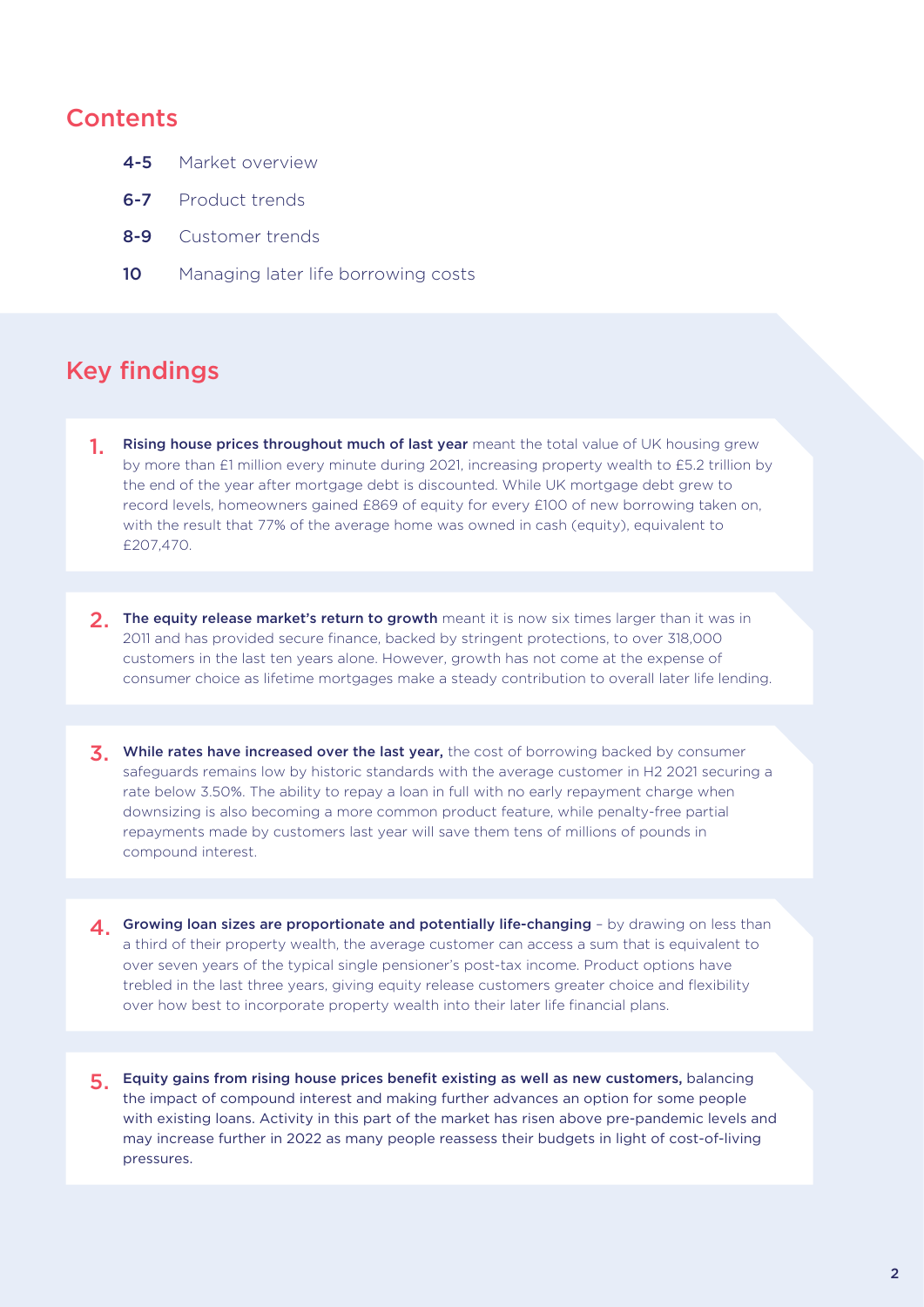*With £1 million added to the value of UK housing every minute last year, there can be little doubt that the options*  afforded by property wealth will register in many people's *thoughts as they make financial plans for the future. The* 

*equity release market's return to growth is part of a wider pick-up in later life lending activity, and the flexible features of modern lifetime mortgages give customers more ways to manage their finances and access life-changing sums of money at a lower cost.*

*While many aspects of today's market have been transformed in the 30 years since consumer safeguards were first established, firm foundations remain in place so no equity release customer need ever worry about owing more than their home is worth and can rest easy in the knowledge they can remain in their home for life with no threat of repossession for not keeping up with repayments.*



*As we move into an environment of growing cost-of-living pressures, the importance of rigorous advice will be greater than ever so that decisions to release equity continue to provide long-term satisfaction as well as short-term relief.*



David Burrowes, Chair of the Equity Release Council

## Celebrating 30 years of setting standards

The Council's **30th anniversary report** explores the evolution of the equity release market since the first standards were established in 1991. It includes views from customers and industry figures about the positive impact of equity release and also sets out the Council's priorities for the year ahead.

From 28 March, a fifth product standard (\*) will be added to the four which were established 30 years ago to form the bedrock of the modern equity release market:

- The right for customers to remain living in their home for life, with no repayment obligations to create a risk of repossession before they pass away or move into permanent care;
- A fixed or capped interest rate for life, so customers' existing borrowing is never affected by interest rate rises;
- A no negative equity guarantee, meaning customers will never owe more than their home is worth and can never leave any debt to their families or other beneficiaries; and
- The right to port (move) their loan to another property providing it is acceptable under lending criteria
- The right to make voluntary penalty-free partial repayments<sup>\*</sup> with no commitment to ongoing repayments, so customers can control their costs and reduce their loans if circumstances change.

The five product standards exist alongside a rigorous process of qualified, regulated financial advice and the provision of independent legal advice for all customers, creating three layers of protection and representing the highest standard of consumer protection for any property-based loan in later life.

Analysis of complaints made to the Financial Ombudsman Service (FOS) during 2021 shows just 6% of complaints relating to equity release were upheld, compared with 18% for interest-only mortgages and 23% for mainstream residential mortgages.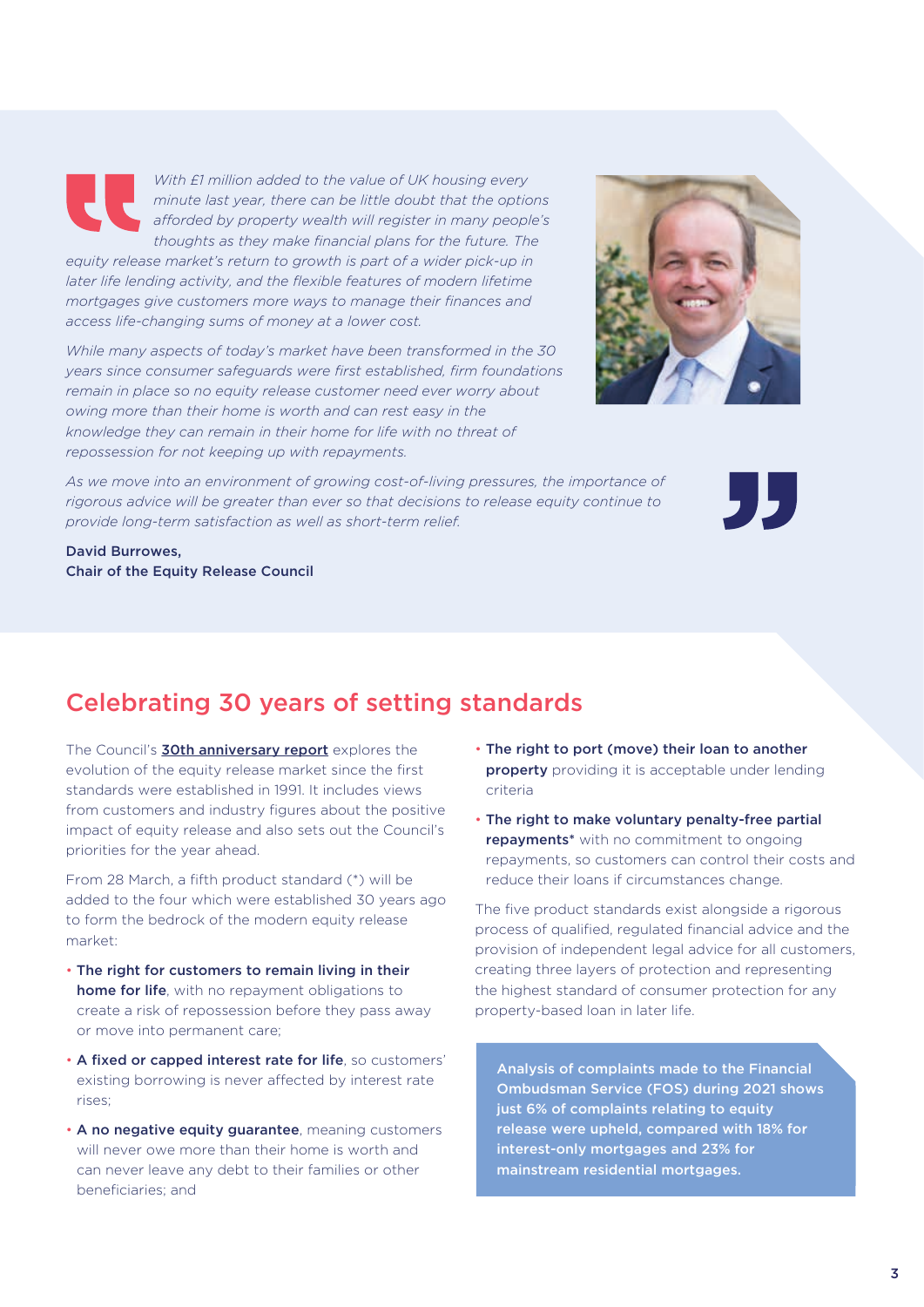## Market overview

## UK property wealth reaches record heights in 2021

Despite the UK facing economic uncertainty and rising cost of living pressures, the property market maintained its strong performance in the second half of 2021. Annual house price growth during this period peaked at 12.1% in September 2021 – the second highest figure of the last 15 years after June 2021 (13.5%) – and ended the year at 10.8% with the average home worth £275,000.

This growth increased the property wealth available to customers taking out new equity release plans, while reducing the impact of compound interest for any existing customers whose property values grew faster than the rate of interest on their loan.

#### The pandemic property boom in 2021

**£6.7tn** The total value of UK housing at the end of 2021, a £569 billion increase in

one year

**£1.6bn**

The daily increase in the total value of UK housing in 2021 – more than £1 million a minute

**11%**

wealth to £5.2 trillion, after mortgage debt is discounted

**£58.9bn**

Extra mortgage borrowing taken on by homeowners last year, increasing debt to a record £1.6 trillion

## **£869**

For every £100 of new mortgage borrowing last year, owners gained £869 of equity

**76.9%**

The amount of equity in the average home in Q4 2021, a record high equivalent to £211,254 per household

Source: Equity Release Council analysis of data from the Office for National Statistics, Bank of England and Department for Levelling Up, Housing and Communities

#### The pandemic property boom for the average homeowner

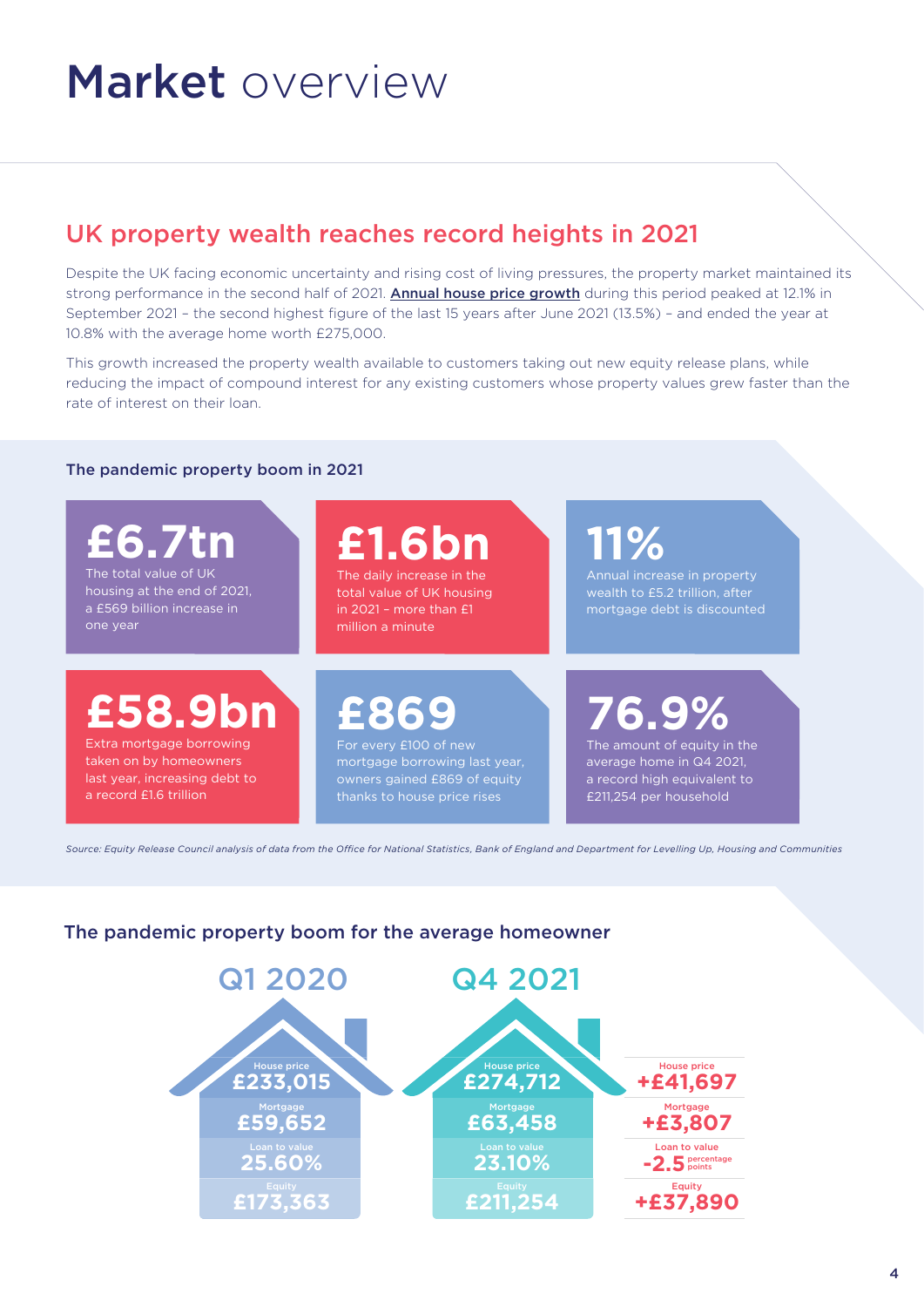### Equity release market returns to growth

The second half of 2021 was the busiest period for the equity release market since the Covid-19 pandemic broke out. A total of 39,275 customers took out new products or made withdrawals from existing plans, making 76,154 for the year as a whole.

Activity among new customers remained steady in H2 2021, while the number of returning drawdown customers crept back towards pre-pandemic levels. A record number of further advances were agreed on existing plans, made possible by customers having sufficient equity left in their homes.



#### Equity release customer numbers

Source: Equity Release Council

Overall 2021 represented a return to growth for the market for the first time since 2018. New and existing customers accessed £4.80bn of property wealth via lifetime mortgages or home reversion plans. Today's market is six times larger than it was in 2011 and has helped almost 318,000 new customers access secure finance backed by robust safeguards and guarantees over the last ten years.

## 2011 2012 2013 2014 2015 2016 2017 2018 2019 2020 2021 £3.94 £3.92 £3.89 £4.80 £3.06 £2.15 £1.38 £1.61  $£0.79$   $£0.93$   $£1.07$

#### Property wealth released each year (£bns)

Source: Equity Release Council analysis of data from the Office for National Statistics, Bank of England and Department for Levelling Up, Housing and Communities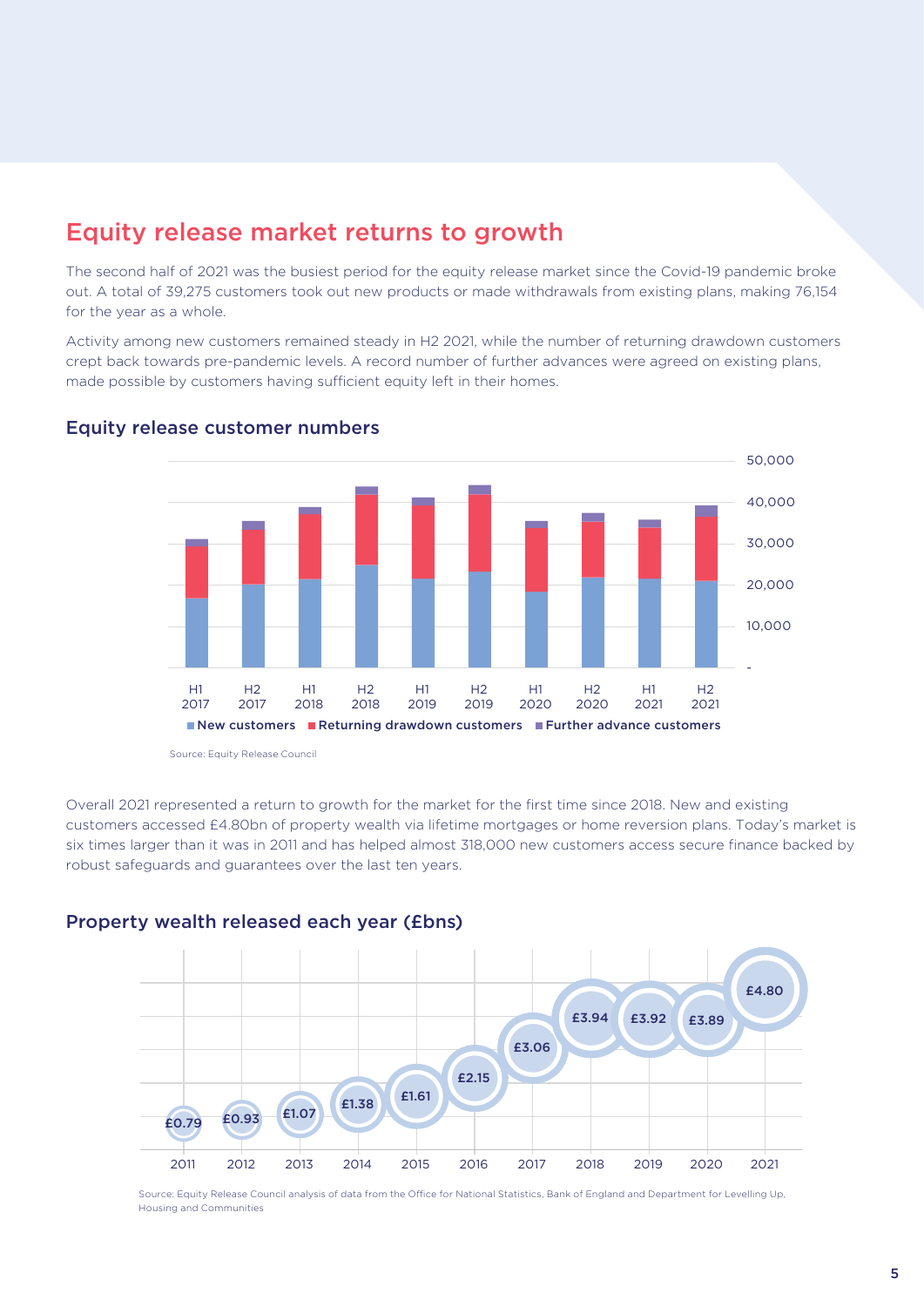## Significant yet stable contribution to the later life mortgage market

While the equity release market has long been predicted to grow and reached new heights in 2021, its contribution to the later life mortgage market has been stable in recent years with no indication of a spike or sudden change in consumer uptake during the pandemic. Lifetime mortgages account for around one in four new mortgages taken out by customers aged 55+ and three in four among those aged 65+, which has been the case for the last two years.



#### Contribution of lifetime mortgages to the later life mortgage market

Source: Equity Release Council analysis of UK Finance data - Lifetime mortgages as a % of new mortgages to customers aged 65+

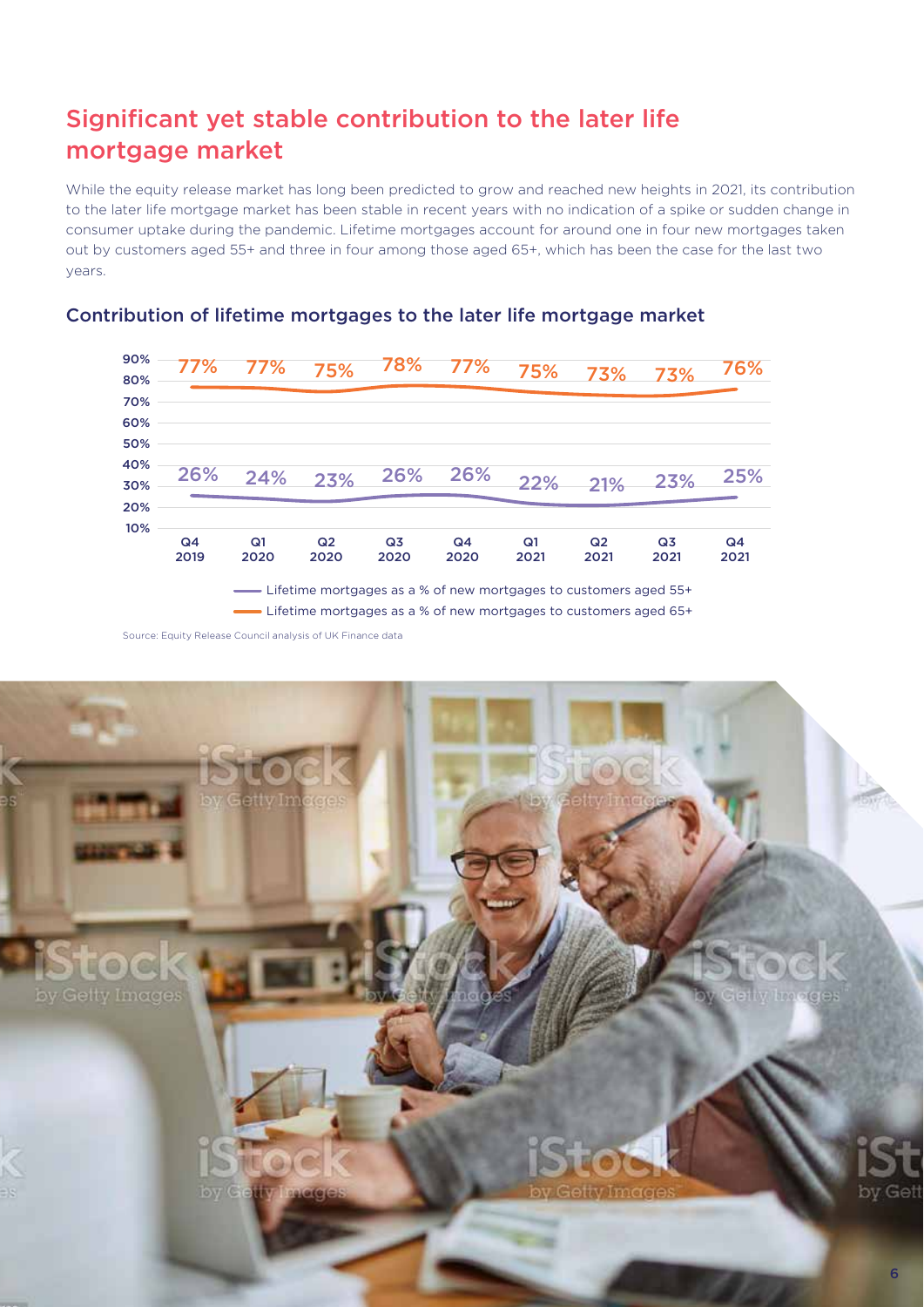## Product trends

## Product range holds steady at three times the size of January 2019

Consumers exploring the equity release market at the start of 2022 were greeted with a similar variety of options as six months earlier. The number of product options dipped marginally from 668 in July 2021 to 665 in January this year. Comparing back to 2019, there are now more than three times as many products available to suit different customers' needs.



#### Number of equity release products available

*Source: Equity Release Council analysis of data from Moneyfacts plc, January 2022*

## Rates rise but customers can still save £30,000 compared to 2016

Product pricing began 2022 marginally higher than a year earlier (4.16% vs. 3.95%), reflecting an environment where the Bank of England base rate increased in December 2021 for the first time during the pandemic, with a second rise following shortly after in February 2022.

This added around £3,000 to the cost of borrowing £100,000 via the average lifetime mortgage over a 10-year period, assuming no interest or capital payments are made.

However, the average customer in H2 2021 secured a rate of 3.39% on their loan, showing the importance of advice to identify the best deal to suit an individual customer's needs.

Moreover, with the average interest rate for equity release products still more than two percentage points lower than in January 2016, today's customers will save more than £30,000 in interest costs when borrowing £100,000 over a decade than they would have done six years ago.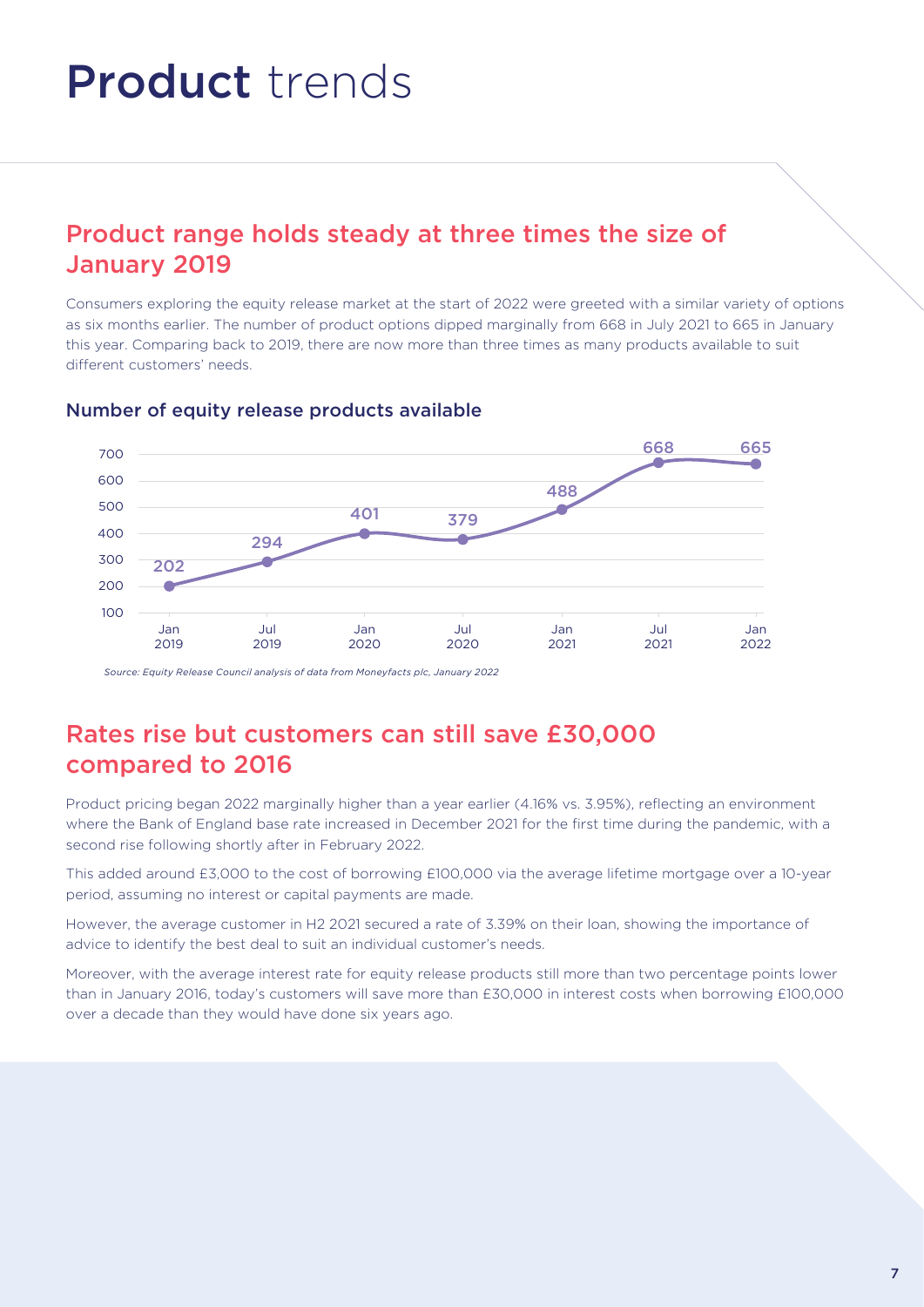

#### Average rates and the cost of borrowing £100,000 for a decade

*Source: Equity Release Council analysis of data from Moneyfacts plc, January 2022*

## Over 300 products priced at 4% or below for the first time

The number of products offering an interest rate of 4% or less now exceeds 300, a five-fold increase from 62 in the space of two years.

Only 11 products are still available with interest charged at more than 6%, compared with 170 products which fell into this category in January 2020.

There are now 29 products available with interest fixed or capped at 3% or less, extending the period of time before the original loan doubles in size due to compound interest to 24 years or longer.



#### Equity release product range by price band

*Source: Equity Release Council analysis of data from Moneyfacts plc, January 2022*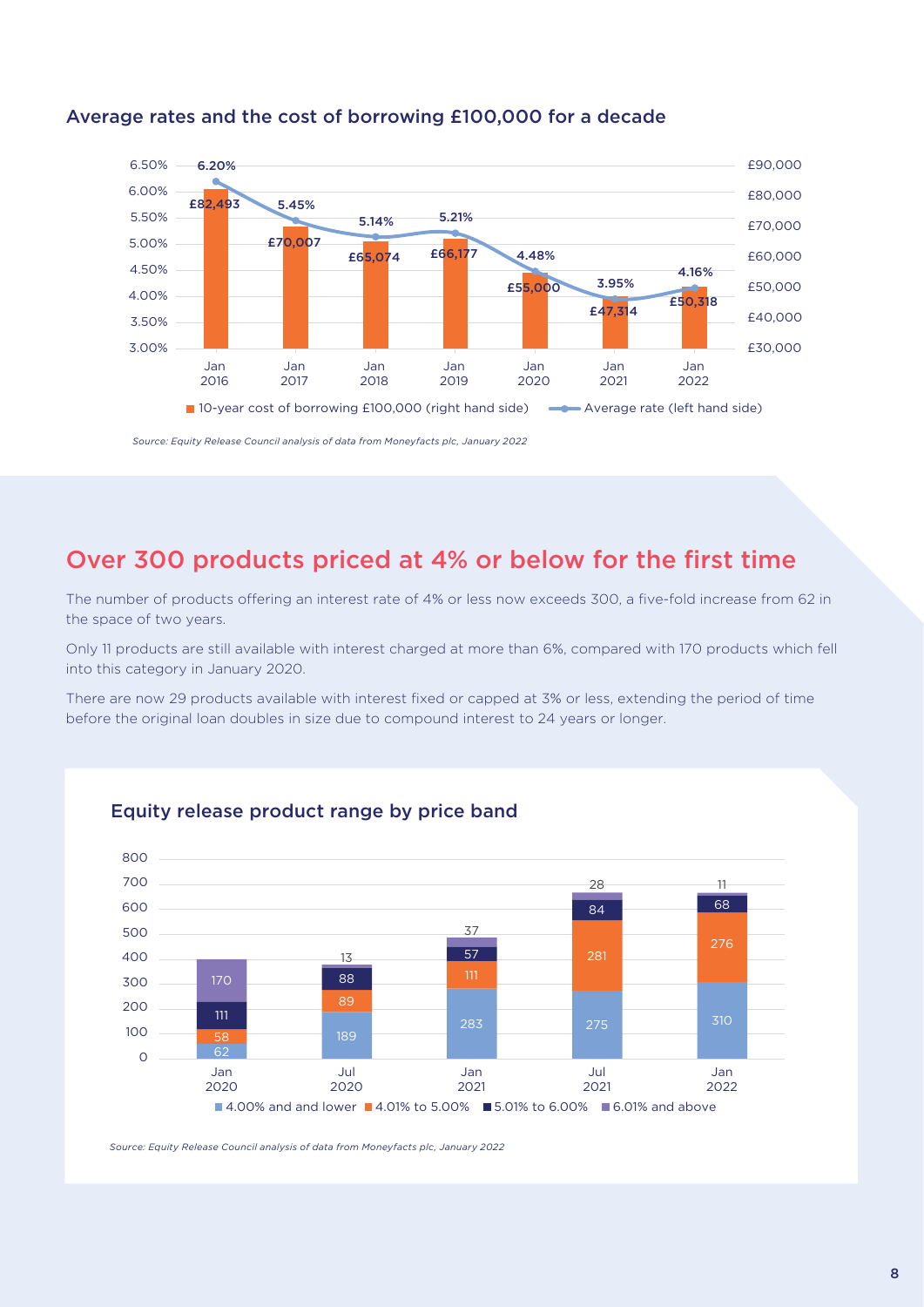## More products offering downsizing protection and penalty-free repayments

At the turn of the year, more than four in five (85%) products available allowed equity release customers to make ad-hoc, penalty-free partial capital repayments of their loans, up from 68% six months earlier. Effective from 28 March 2022, Equity Release Council standards require this feature to be offered on all new plans.

The Council's data suggests that over 125,000 penalty-free partial capital repayments were made by customers last year worth a combined £78m. Assuming they were paying an average rate of 4.16% on the original loans, these partial repayments add up to a combined saving of £39m in interest costs over the next 10 years or £99m over a 20-year period.

During the second half of 2021, the market also saw more products appearing with built-in 'downsizing protection', allowing customers to repay their loans in full in the event of downsizing after a certain period of time with no early repayment charge involved.



#### Products with flexible features

*Source: product data supplied by Key. \*Subject to lending criteria*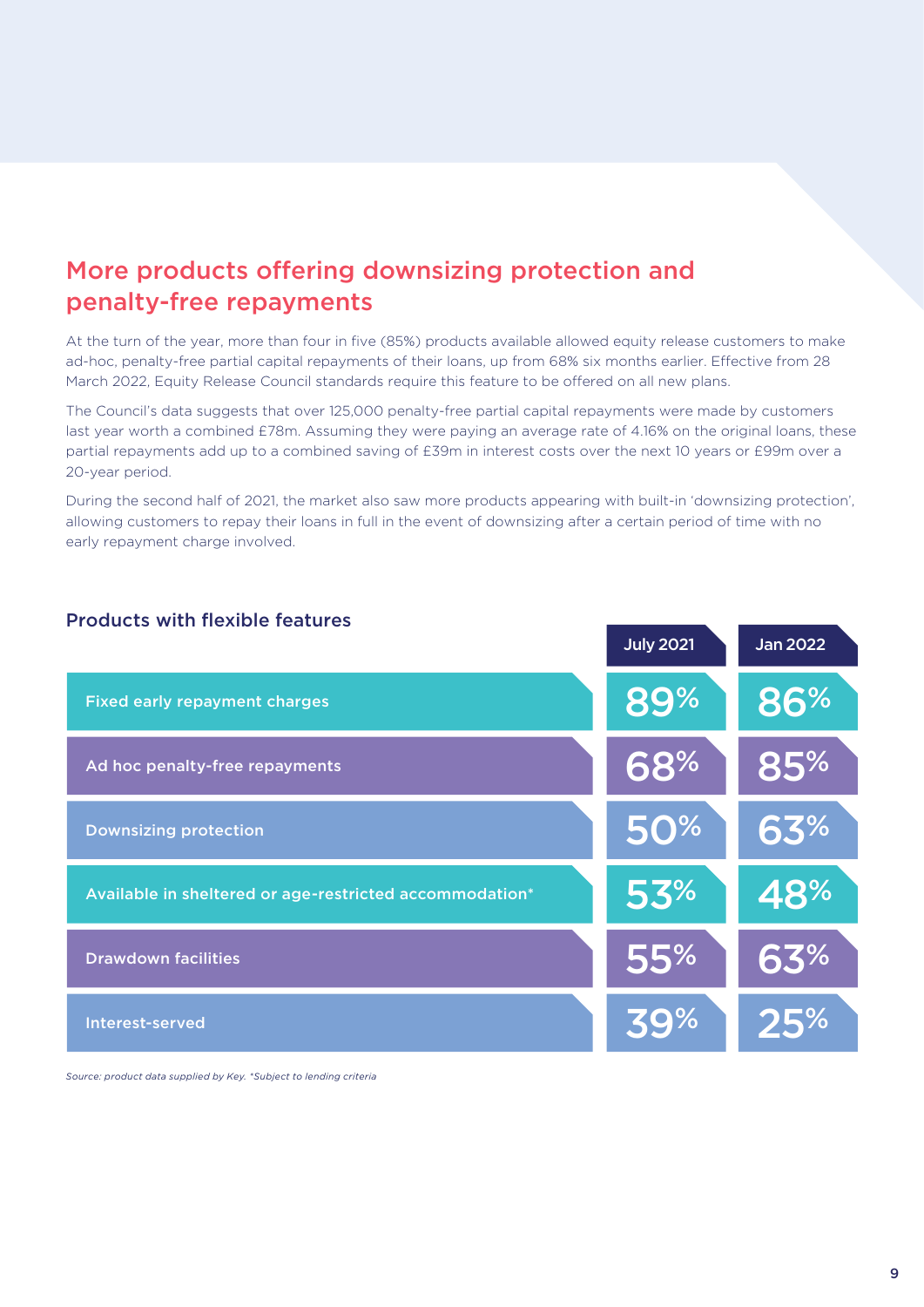# Customer trends

## Average new customer unlocks over seven years of income

Customers' product preferences in H2 2021 were consistent with recent trends as drawdown lifetime mortgages continued to make up around three in five (59%) new plans agreed. The remaining 41% were lump sum lifetime mortgages, with fewer than 1% of new sales made up of home reversion plans.

More notably, rising house prices were among the factors contributing to an increase of £30,000-£40,000 in the value of the average customer's home between H2 2020 and H2 2021. There was a corresponding rise in the amount of equity withdrawn, but the average customer still unlocked less than a third of their total property wealth across both drawdown and lump sum products.

#### New customer trends



*All changes shown are on an annual basis unless otherwise specified*

This approach was sufficient to access life-changing sums of money to meet a range of personal and family needs. The average new drawdown lifetime mortgage provided customers with £126,478 in total: equivalent to three years and ten months of pensioner couples' average annual income after tax (£32,708) or seven years and seven months of a single pensioner's average net income (£16,588).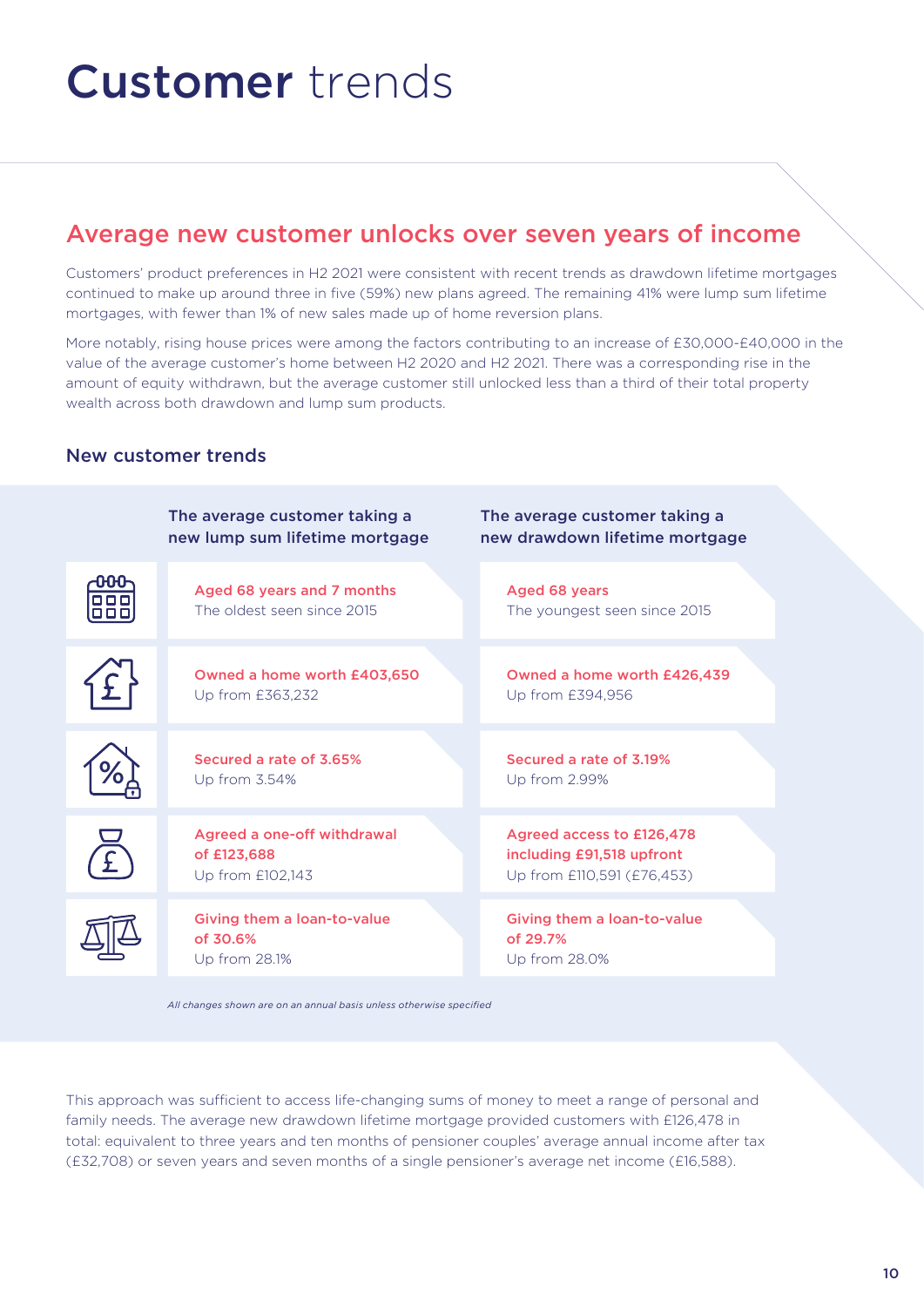

#### Comparing the size of pensioner incomes and new lifetime mortgages

*Source: Equity Release Council analysis of 2019/20 data from the Department of Work and Pensions*

### Returning customers make use of equity gains

The number of returning drawdown customers has largely tracked the number of new drawdown sales in recent years, albeit at an elevated level as the total number of customers with these plans increases. Having absorbed a bigger impact when the pandemic first emerged, returning drawdown numbers showed signs of a stronger pickup in H2 2021, despite new plan sales dipping slightly compared to H1.



#### Comparing new and returning drawdown customer numbers

As for further advances, these reached a record high in the second half of 2021 and have passed pre-pandemic levels, although they still make up a small percentage of overall market activity. Rising house prices were again a contributing factor as existing customers found sufficient equity remaining in their homes to access additional funds.

#### Further advances agreed on existing loans

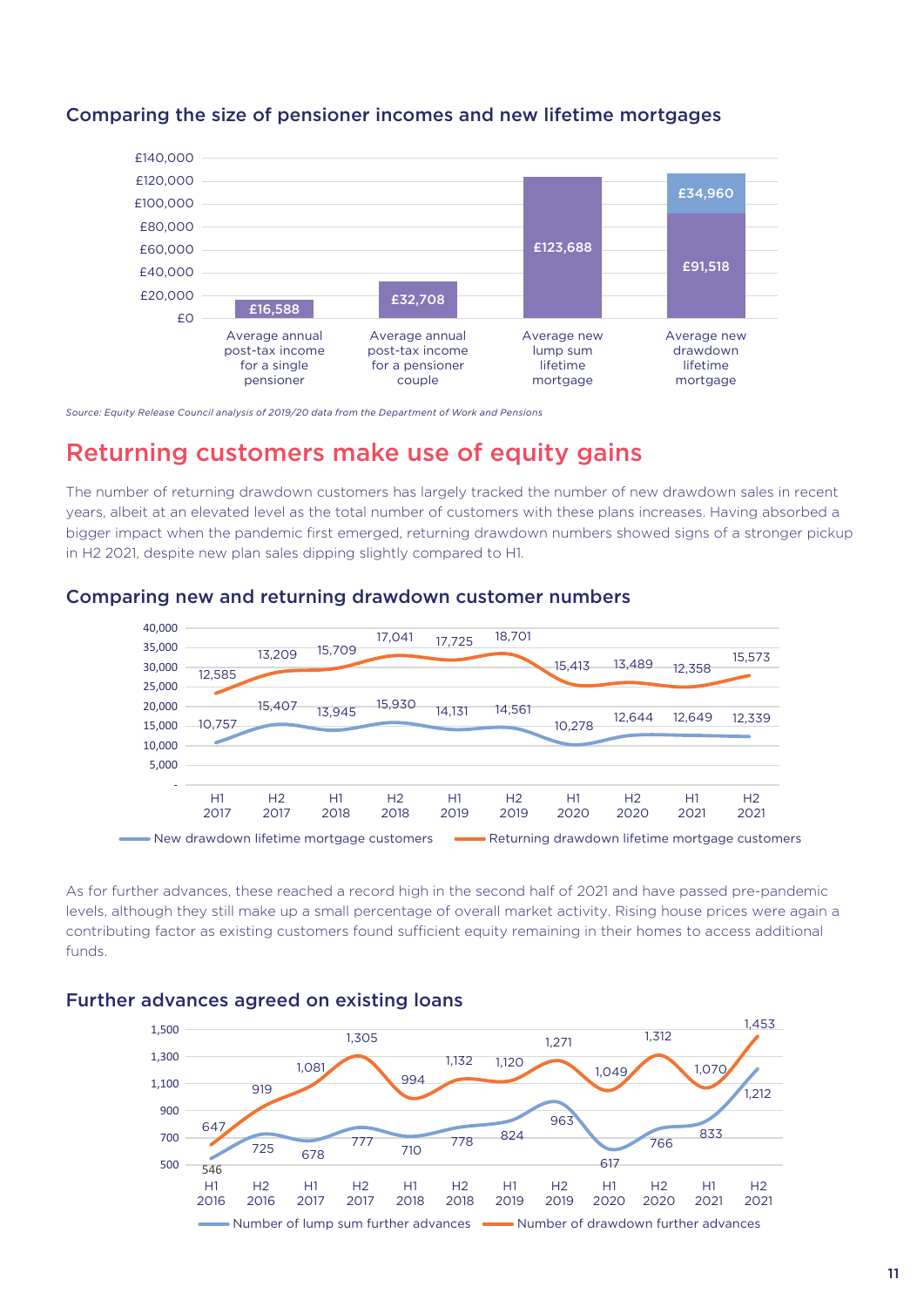#### Returning customer trends

**The average returning drawdown customer**



Aged 73 years Up from 72 years and 6 months

Withdrew £11,988 from agreed reserves Up from £11,473

**The average customer taking a lump sum further advance**



Aged 70 years and 6 months Up from 69 years and 1 month

Agreed a one-o withdrawal of £28,379 Up from £26,876

**The average customer taking a drawdown further advance**



Aged 71 years and 7 months Up from 70 years and 1 month

Agreed access to £33,186 including £25,058 upfront Up from £24,059 (£19,529)

All changes shown are on an annual basis unless otherwise specified

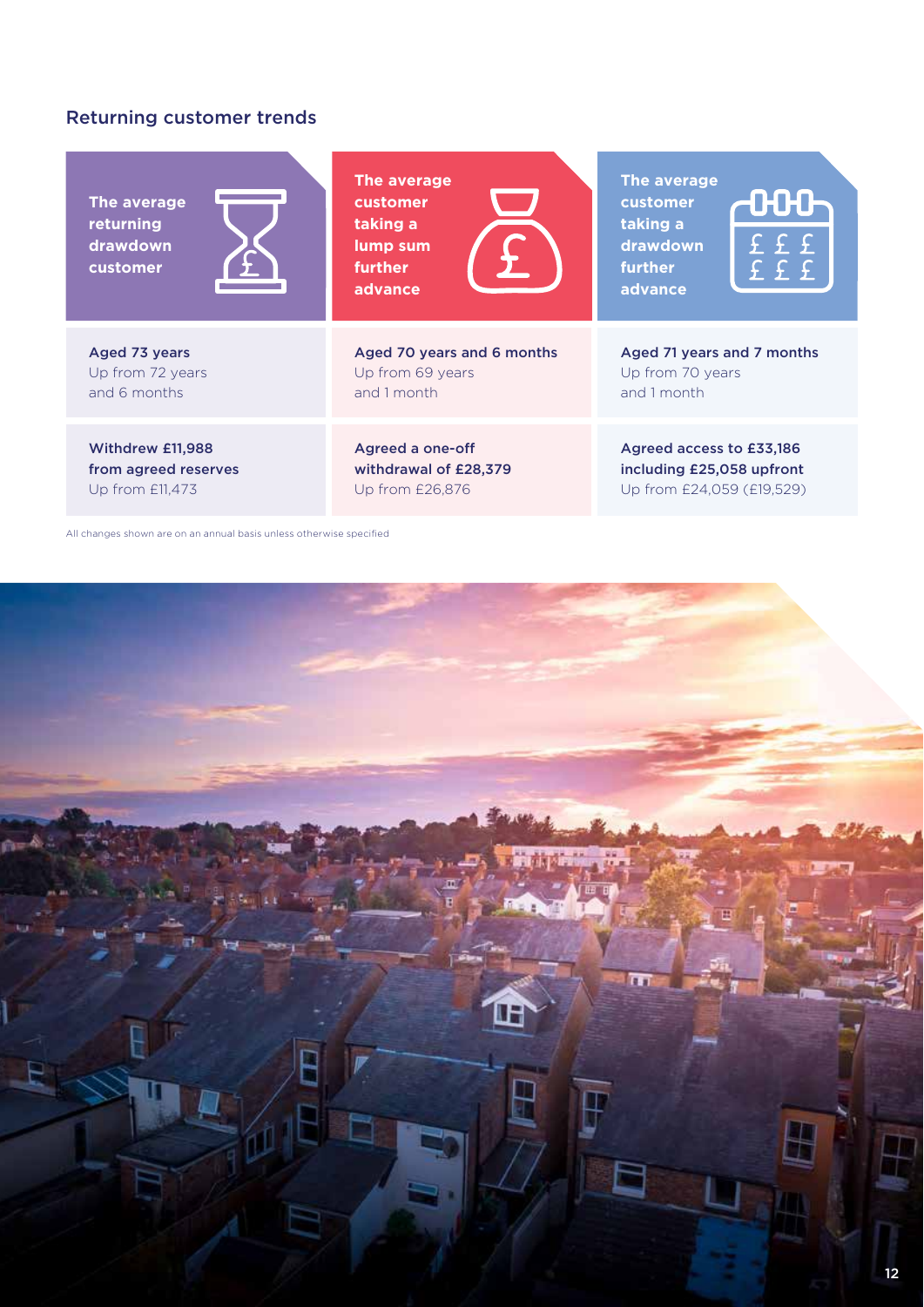# Five considerations to manage later life borrowing costs

## Can you make penalty-free partial repayments to reduce your loan over time?

The facility to make partial repayments every year up with no early repayment charge (ERC) up to a certain percentage of your loan – typically 10% or 12%, with some products allowing up to 40%. This gives you the freedom to reduce your debt if you come into money from another source, such as an inheritance or income from work into later life. There is no ongoing repayment obligation or risk of repossession. From 28 March 2022, this feature will become a fifth 'product standard' or prerequisite for all plans recognised by the Equity Release Council and will be available to all new customers.

## Can you afford to make regular interest payments to begin with?

If you fall short of affordability tests for repayment or interest-only mortgages, an interest-served lifetime mortgage will keep compound interest at bay until you decide you can no longer afford monthly repayments. Like all equity release products that meet Council standards, this comes with no risk of repossession attached.

## Do you need the full loan amount up front?

Opting for a drawdown lifetime mortgage and taking equity out of your property in instalments over time means you'll only incur interest on money as it is withdrawn. Drawdown plans have been the majority preference for a number of years, albeit lump sum lifetime mortgages have recently increased their share of new customers.

## Have you factored in potential future costs if your circumstances change?

Like most mortgages, equity release products typically come with early repayment charges (ERCs) that reflect the cost to the provider if you exit the agreement voluntarily. As well as choosing between products with either variable (typically gilt-linked) or fixed ERCs, an increasing number of products also allow you to repay the loan early in full in certain scenarios with no early repayment charge – for example, when downsizing or following a bereavement. The most suitable product may not be the one with the lowest rate.









£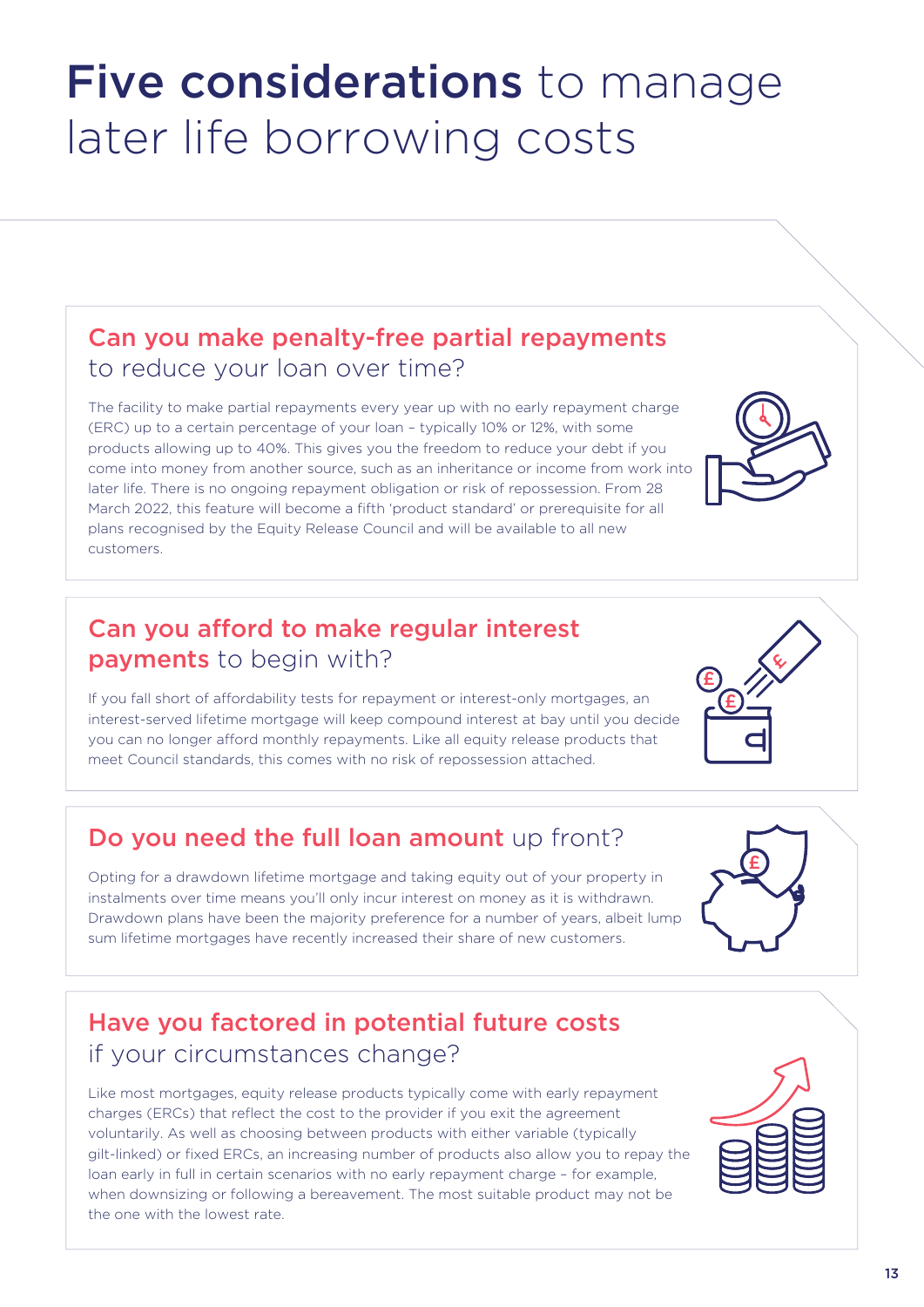### Do alternatives mean equity release may not be suitable at this moment in time?

Equity release products are typically designed as long-term commitments and your adviser will prompt you to consider whether other options – such as savings, benefits, investments, other mortgage products – are more suited to your needs. The Council also encourages customers to involve their family or other loved ones in their decision.



Equity release products can only be taken out after receiving regulated, qualified financial advice to help consider these questions and more. Council standards also guarantee independent legal advice for all customers to ensure they understand the agreement and are happy to proceed. To find a Council member who can explore your needs, please visit www.equityreleasecouncil.com/find-a-member

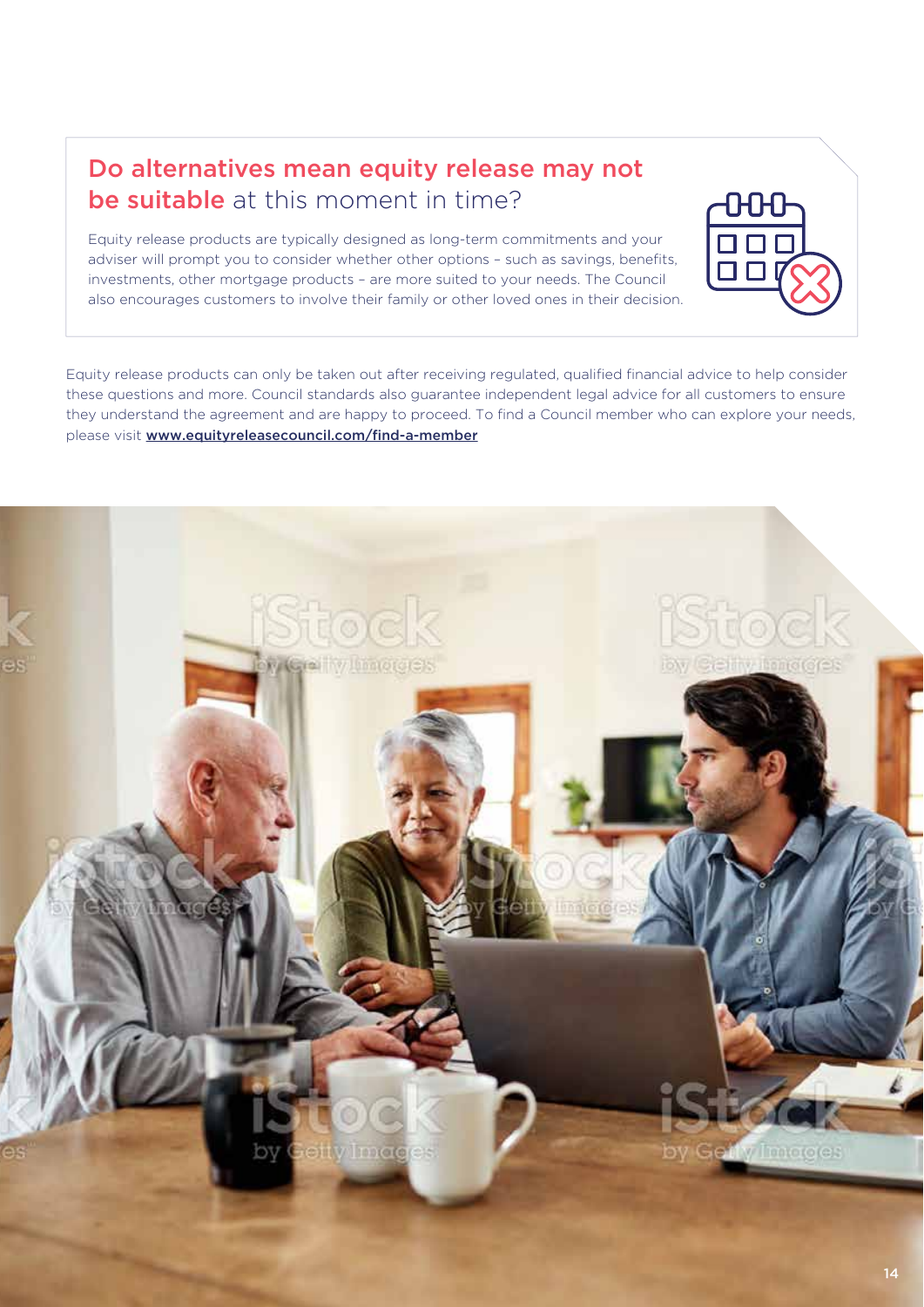## About the Equity Release Council

#### www.equityreleasecouncil.com

The Equity Release Council is the representative trade body for the UK equity release sector with over 650 member firms and more than 1,550 individuals registered, including providers, funders, regulated financial advisers, solicitors, surveyors and other professionals.

It leads a consumer-focused UK based equity release market by setting authoritative standards and safeguards for the trusted provision of advice and products. Since 1991, over 592,000 homeowners have accessed almost 39bn of housing wealth via Council members to support their finances.

The Council also works with government, voluntary and public sectors, and regulatory, consumer and professional bodies to inform and influence debate about the use of housing wealth in later life and retirement planning.

Read the Council's **30th anniversary report here.** 

#### Contact

Find out more about the Equity Release Council, its members and the products and services they provide by visiting www.equityreleasecouncil.com

Equity Release Council Head Office: 35-41 Folgate St, London E1 6BX

The Old Rectory, Church Lane, Thornby, Northants, NN6 8SN Tel: 0300 012 0239 Email: admin@equityreleasecouncil.com The Equity Release Council is a limited company, registered in London, England No: 2884568

For media enquiries, please contact Instinctif Partners: Tel: 020 7457 2020 Email: equityreleasecouncil@instinctif.com

#### Methodology

The Equity Release Market Report is designed and produced by Instinctif Partners on behalf of the Equity Release Council. It uses aggregated data supplied by all active provider members of the Council to create the most comprehensive view of consumer trends and product uptake across the equity release industry.

The latest edition was produced in Spring 2022 using data from new plans taken out in the second half of 2021, alongside historic data and external sources as indicated. All figures quoted are aggregated for the whole market and do not represent the business of individual member firms.

*\*Data is collected on a quarterly basis so numbers may include some returning drawdown customers twice if they made multiple withdrawals in consecutive quarters*

For a comprehensive list of members, please visit the Council's online member directory.